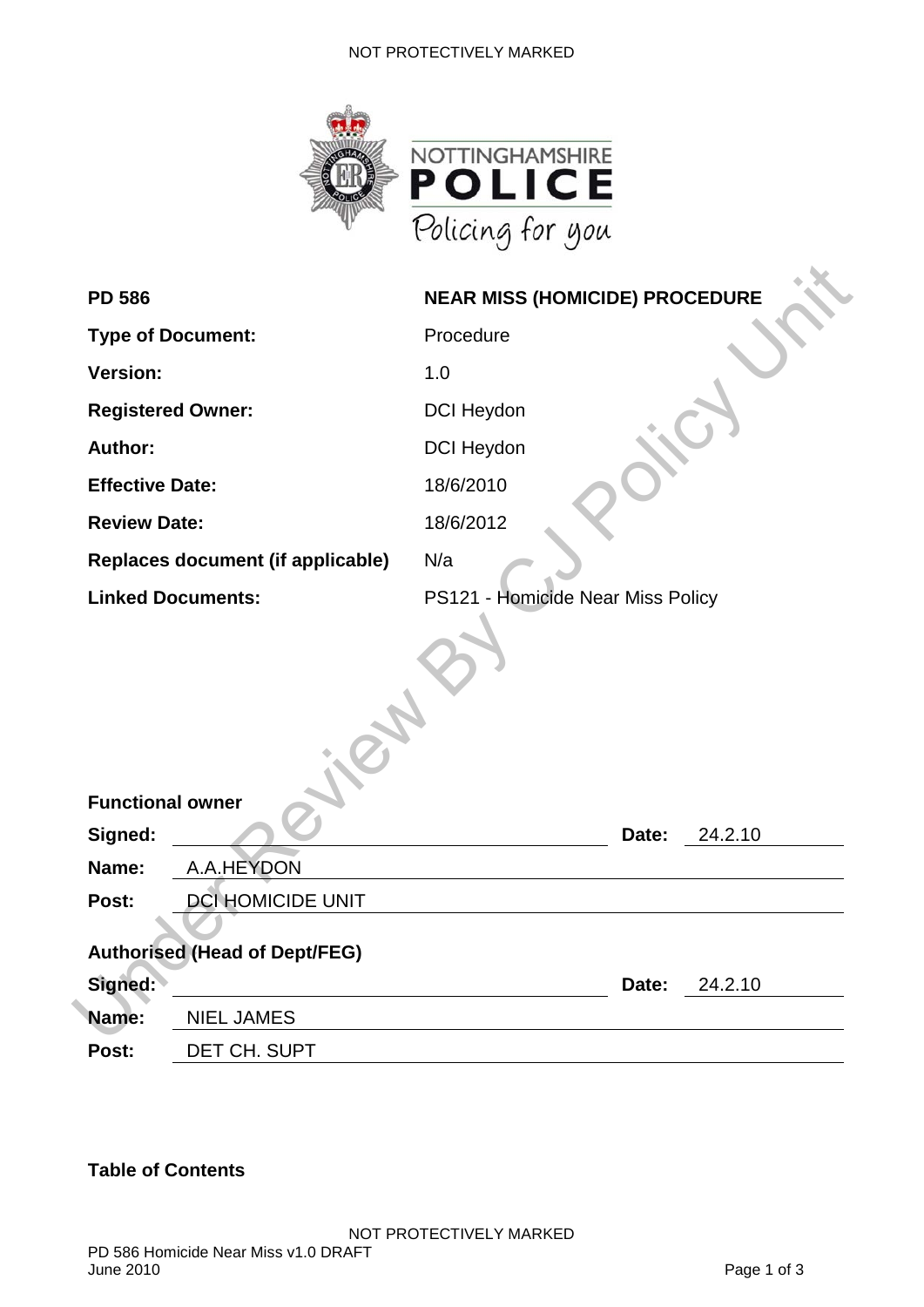#### <span id="page-1-0"></span>**SECTION 1 VERSION CONTROL**

| <b>Version No.</b> | Date      | <b>Post</b><br><b>Holder/Author</b> | <b>Post</b>         | <b>Reason for Issue</b> |
|--------------------|-----------|-------------------------------------|---------------------|-------------------------|
| 1.0 Final          | 18/6/2010 | <b>DCI A.HEYDON</b>                 | <b>DCI HOMICIDE</b> | <b>NEW PROCEDURE</b>    |

### <span id="page-1-1"></span>**SECTION 2 BACKGROUND**

This procedure supports PS 120 Homicide Near Miss Policy. This will enable Nottinghamshire Police to fulfil their duty to reduce harm to people and have a positive impact on the reduction of homicide.

### <span id="page-1-2"></span>**SECTION 3 AIMS / OBJECTIVES**

SECTION 1 VERSION CONTROL<br>
Version No. Date **Fost**<br>
Holder/Author<br>
1.0 Final 18/6/2010 DCI A.HEYDON DCI HOMICIDE NEW PROCEDURE<br>
SECTION 2 BACKGROUND<br>
This procedure supports PS 120 Homicide Near Miss Policy. This will enab The aim of this procedure is to advise officers and staff of the actions required to support PS 120 Homicide Near Miss Policy. In addition to fulfilling our duty to reduce harm to people and have a positive impact on the reduction of homicide, this policy will enable Nottinghamshire Police to learn lessons from the investigation of near miss incidents and take steps and action to mitigate potential future incidents.

## <span id="page-1-3"></span>**SECTION 4 DETAILS**

A number of roles play a part in the delivery of the Near Miss Homicide Policy objectives.

Officers attending incidents will need to determine, in accordance with the policy, whether the incident constitutes a homicide near miss. The definition of a homicide near miss is:

*"Criminal incidents/assaults whereby individuals make an effort to fatally or seriously injure others but due to fortuity or intervention death does not occur."*

This will include :-

- Targeted shooting of individuals
- Serious/significant stabbing
- Arson with intent to endanger life
- Extensive beating, in particular, to the head
- Child abuse resulting in near death
- Deliberate driving acts intending to cause injury
- Serious domestic incidents such as strangulation
- Any attempted murders

This list is not to be taken as exhaustive. Other acts that result in near death may fall within the provisions of this policy.